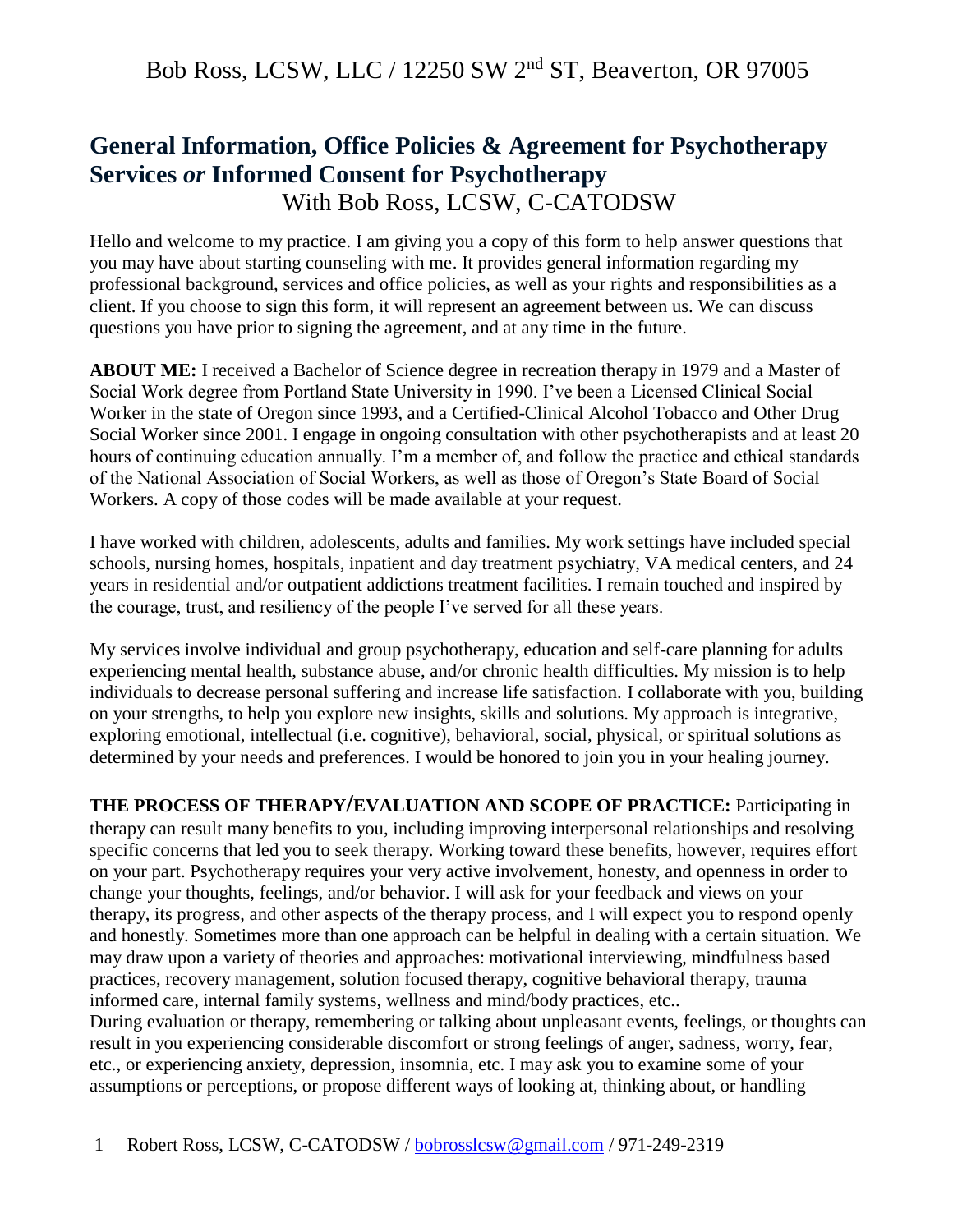situations. This may bring up anger, shame, disappointment, or other difficult feelings. I will support you in experiencing, expressing, and managing your full range of feelings safely. Attempting to resolve issues that brought you to therapy in the first place, such as personal or interpersonal relationships, may result in changes that were not originally intended. Psychotherapy may result in decisions about changing behaviors, employment, substance use, schooling, housing, or relationships. Sometimes a decision that is positive for one family member is viewed quite negatively by another family member. Change will sometimes be easy and swift, but more often it will be slow, and sometimes frustrating. There is no guarantee that psychotherapy will yield positive or intended results. I do not provide custody evaluation recommendations, medication or prescription recommendations, or legal advice, as these activities do not fall within my scope of practice.

**PHYSICAL AND MEDICAL CONSIDERATIONS:** Many psychological and emotional issues are related to physical conditions. It is recommended that you undergo a complete physical examination if you have not done so recently. This is to make sure that the difficulties that you discuss in therapy are not caused by a physical problem.

**APPOINTMENTS and CANCELLATIONS:** Our appointments will ordinarily last 50 to 55 minutes, typically once per week. We'll determine the frequency that makes the most sense for you and your goals. The time scheduled for your appointment is assigned to you and you alone. If you need to cancel or reschedule an appointment, please provide me with at least 24 hours' notice. If you miss a session without cancelling, or cancel with less than 24 hours' notice, my policy is to charge half of the usual session fees, unless we come to another agreement at the time. Most insurance companies do not reimburse for missed sessions, so you will be responsible for half of the total charges, including what insurance would have paid and any normal co-insurance or co-pay charges. In addition, please arrive on time for appointments. If you arrive late, we will still need to end on time.

#### **PROFESSIONAL FEES:**

Individual Session: \$120 for 60 minutes

Individual Session: \$100 for 50 minutes

Individual Session: \$90 for 45 minutes

Group Therapy: \$40 for 50 to 60 minutes

Consultation Fees: \$120 per hour

Complex Initial Intake/assessment: \$150 for 75-90 minutes. (For more urgent, complex situations)

Sliding-Scale fees: I offer this option for those who are doing private pay, based on your financial circumstances.

Payment is due: in full at the time each session occurs. If you are having difficulty paying for your services, please discuss this with me. Payment can be made with cash, checks, or credit card. If there are issues with insufficient funds and a returned check, extra fees may apply.

2 Robert Ross, LCSW, C-CATODSW / [bobrosslcsw@gmail.com](mailto:bobrosslcsw@gmail.com) / 971-249-2319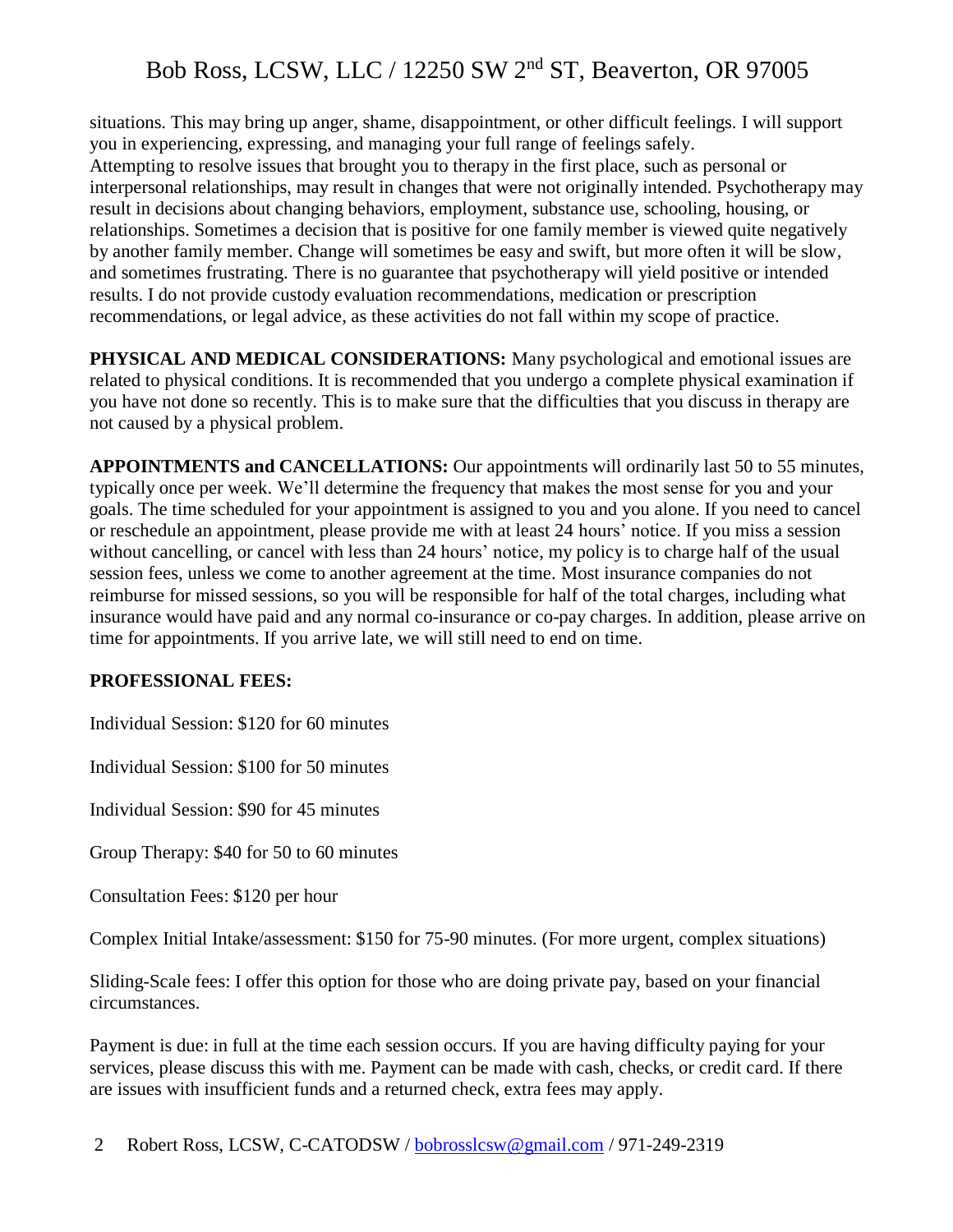Accepted Insurance Plans: *Out of network only* at this time. I will provide an invoice (i.e. superbill) that you can submit to your insurance company for *possible* reimbursement to you, however you are expected to pay for each session in full at the time it occurs. Before your first visit, please contact your insurance company to determine what amount they will reimburse for out of network services, if any, and what information they'll require from you. This will help you avoid unexpected expenses.

In addition to scheduled appointments, there are other professional services that you may require such as report writing, telephone conversations that last longer than 15 minutes, attendance at meetings or consultations which you have requested, or the time required to perform any other service which you may request of me. If you anticipate becoming involved in a court case, I recommend that we discuss this fully before you waive your right to confidentiality. If your case requires my participation, you will be expected to pay for the professional time required, even if another party compels me to testify. My fees in this case are: \$100 per hour, and will not be covered by insurance.

**CONFIDENTIALITY:** Under Oregon law, I have an obligation to honor client confidentiality. As a general rule, I will not share information of any kind about you with anyone else, unless I have your written authorization, *or* unless required to do so by law (see next paragraph). I may ask you to sign a written Authorization to Release Confidential Information if you feel it benefits your care. The Authorization to Release Confidential Information says specifically who will receive what type of information, for how long. You may revoke an authorization at any time, to stop sharing any further information.

**WHEN DISCLOSURE IS REQUIRED OR MAY BE REQUIRED BY LAW:** Some of the circumstances where disclosure is required or may be required by law are: where there is a reasonable suspicion of child, dependent, or elder abuse or neglect; where a client presents a danger to self, to others, to property, or is gravely disabled; or when a client's family members communicate to me, Bob Ross, LCSW, C-CATODSW, that the client presents a danger to others. Disclosure may also be required pursuant to a legal proceeding by or against you. If you place your mental status at issue in litigation initiated by you, the defendant may have the right to obtain the psychotherapy records and/or testimony by me.

**EMERGENCY:** If there is an emergency during therapy, or in the future after termination, where I become concerned about your personal safety, the possibility of you injuring someone else, or about you receiving proper psychiatric care, I will do whatever I can within the limits of the law, to prevent you from injuring yourself or others and to ensure that you receive the proper medical care. For this purpose, I may also contact the person whose name you have provided on the biographical sheet.

**HEALTH INSURANCE & CONFIDENTIALITY OF RECORDS:** Disclosure of confidential information may be required by your health insurance carrier or HMO/PPO/MCO/EAP in order to process the claims. If you instruct me to, only the minimum necessary information will be communicated to the carrier. I have no control over, or knowledge of, what insurance companies do with the information I submit or who has access to this information. You must be aware that submitting a mental health invoice for reimbursement carries a certain amount of risk to confidentiality, privacy or to future capacity to obtain health or life insurance or even a job. The risk stems from the fact that mental health information is likely to be entered into big insurance companies' computers and is likely to be reported to the National Medical Data Bank. Accessibility to companies' computers or to the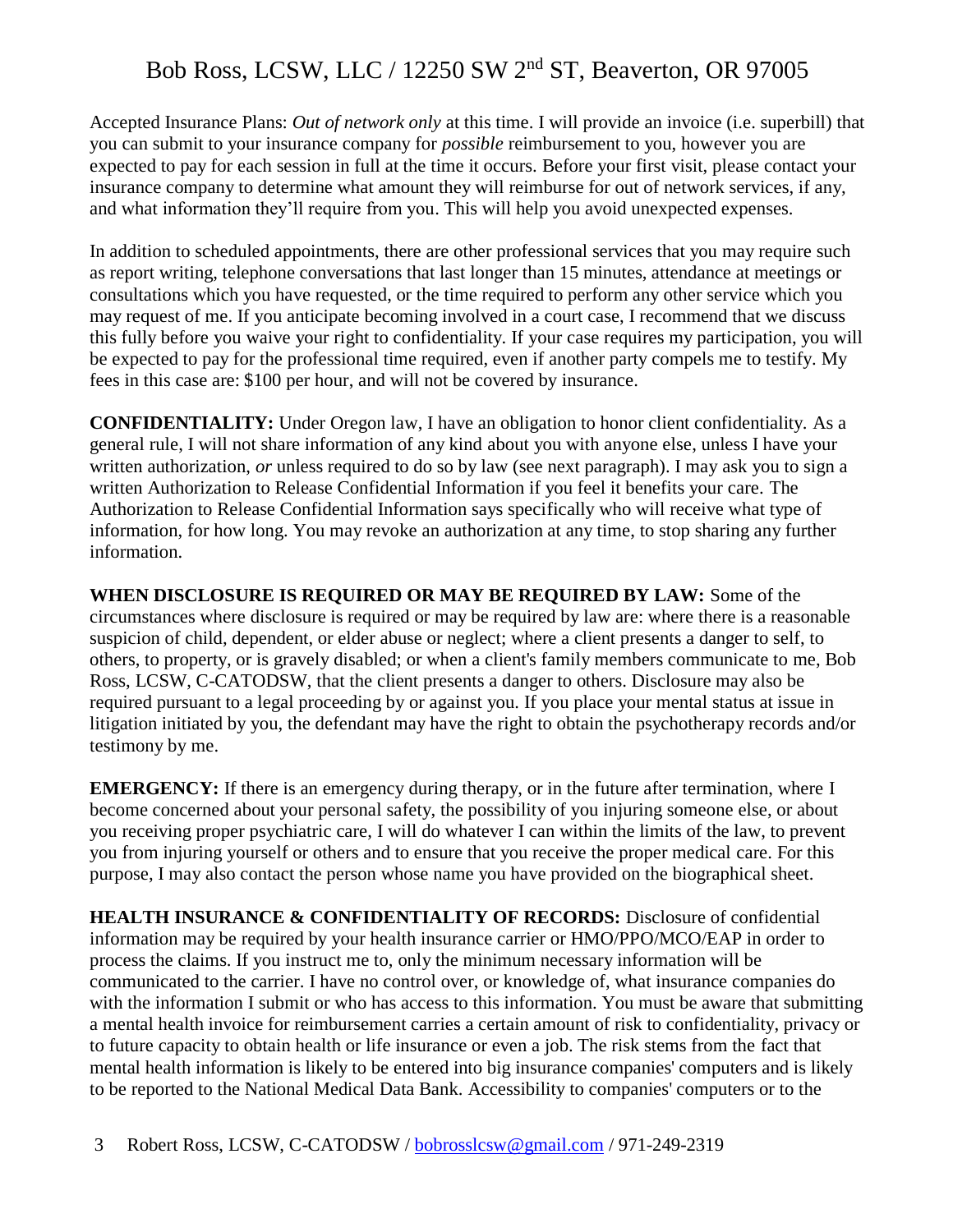National Medical Data Bank database is always in question as computers are inherently vulnerable to hacking and unauthorized access. Medical data has also been reported to have been legally accessed by law enforcement and other agencies, which may also put you in a vulnerable position.

**LITIGATION:** Sometimes patients become involved in litigation while they are in therapy or after therapy has been completed. Sometimes patients (or the opposing attorney, in a legal case) want the records disclosed to the legal system. Due to the nature of the psychotherapeutic process and the fact that it often involves making a full disclosure with regard to many matters, clients' records are generally confidential and private in nature. Patients should know that very serious consequences can result from disclosing therapy records to the legal system. Such disclosures may negatively affect the outcome of custody disputes or other legal matters and may negatively affect the therapeutic relationship. If you or the opposing attorney are considering requesting disclosure of the records, I will do my best to discuss with you the risks and benefits of doing so. As noted in this document, you have the right to review your own psychotherapy records anytime. (See also relevant section above: "WHEN DISCLOSURE IS REQUIRED OR MAY BE REQUIRED BY LAW")

**CONSULTATION:** I consult regularly with other professionals regarding my clients; however, each client's identity remains completely anonymous and confidentiality is fully maintained.

**E–MAILS, CELL PHONES, COMPUTERS, AND FAXES:** It is very important to be aware that computers and unencrypted email, texts, and e-faxes communication (which are part of the clinical records) can be relatively easily accessed by unauthorized people and hence can compromise the privacy and confidentiality of such communication. Emails, texts, and e-faxes, in particular, are vulnerable to such unauthorized access due to the fact that servers or communication companies may have unlimited and direct access to all emails, texts and e-faxes that go through them. While my electronic medical records system exceeds the privacy protection standards set by the Health Insurance Portability and Accountability Act (a.k.a., HIPAA); communication through ordinary emails, texts and e-fax are not encrypted. It is always a possibility that e-faxes, texts, and email can be sent erroneously to the wrong address and computers. Please notify me if you decide to avoid or limit, in any way, the use of email, texts, cell phones calls, phone messages, or e-faxes. If you communicate confidential or private information via unencrypted email, texts or e-fax or via phone messages, I will assume that you have made an informed decision, will view it as your agreement to take the risk that such communication may be intercepted, and I will honor your desire to communicate on such matters. *Please do not use texts, email, voice mail, or faxes for emergencies* because emergencies require an immediate response from a live care provider for your safety.

**RECORDS AND YOUR RIGHT TO REVIEW THEM:** Both the law and the standards of my profession require that I keep treatment records for at least 7 years. Please note that clinically relevant information from emails, texts, and faxes are part of the clinical records. Unless otherwise agreed to be necessary, I will retain clinical records only as long as is mandated by Oregon law. If you have concerns regarding the treatment records, please discuss them with me. As a client, you have the right to review or receive a summary of your records at any time, except in limited legal or emergency circumstances or when I assesses that releasing such information might be harmful in any way. In such a case, I will provide the records to an appropriate and legitimate mental health professional of your choice. Considering all of the above exclusions, if it is still appropriate, and upon your request, I will release information to any agency/person you specify unless I assesses that releasing such information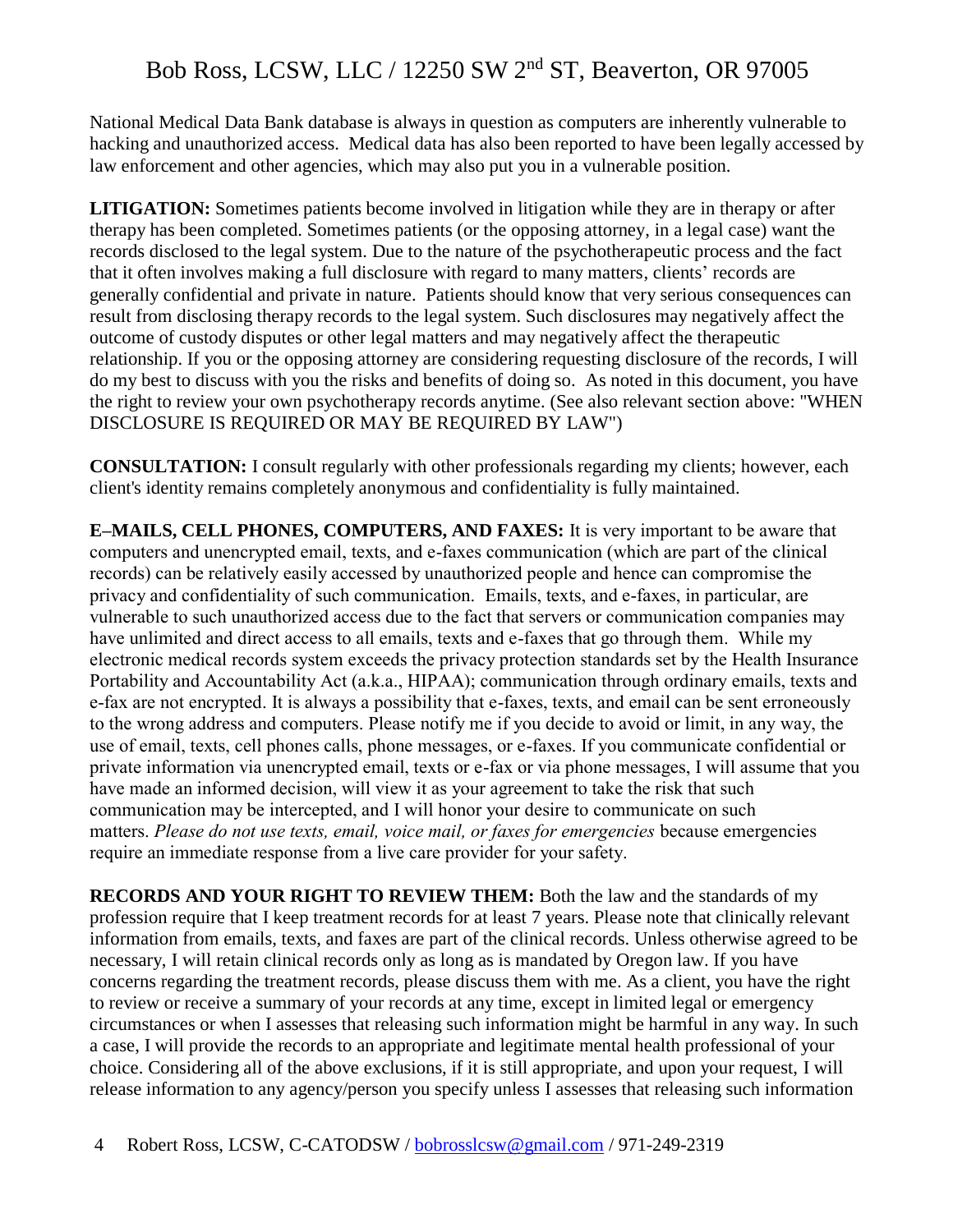might be harmful in any way. When more than one client is involved in treatment, such as in cases of couple and family therapy, I will release records only with signed authorizations from all the adults (or all those who legally can authorize such a release) involved in the treatment.

**TELEPHONE ACCESSIBILITY:** If you need to contact me between sessions, please call and leave a message at (971) 249-2319. I check messages a few times daily, *during daytime and early evening work hours only*, unless I'm out of town. I will attempt to return your call as soon as possible. However, I cannot guarantee an immediate return call and technical difficulties are possible at any time. Efforts are made to return calls within 48 hours. If you are experiencing an emergency, please follow the *EMERGENCY PROCEDURES* listed below.

**EMERGENCY PROCEDURES:** Bob Ross, LCSW does not work on an emergency basis and does not carry a pager. If an emergency situation arises and you need to speak to someone immediately, you should call your 24 hour/7 day County Crisis Line at: Washington Co. (503) 291-9111; Multnomah Co. (503) 988-9488; Clackamas Co. (503) 655-8585; *OR* the National Suicide Prevention Lifeline 1-800- 273- TALK (8255), *OR* call 911 for Police or Medical Emergency; *OR* go to the nearest hospital emergency room.

**TREATMENT PLANS:** Within a reasonable period of time after the initiation of treatment, I will discuss with you my understanding of the problem, treatment plan, therapeutic objectives, and my view of the possible outcomes of treatment. If you have any unanswered questions about any of the procedures used in the course of your therapy, their possible risks, my expertise in employing them, or about the treatment plan, please ask and you will be answered fully. You also have the right to ask about other treatments for your condition and their risks and benefits.

I will frequently ask for your feedback on our sessions and whether you have any concerns. I hope you'll speak openly with me so that we can address them. Such concerns will be taken seriously and handled with care and respect. You have the right to considerate, safe and respectful care, without discrimination as to race, ethnicity, color, gender, sexual orientation, age, religion, national origin, or source of payment. You have the right to ask questions about any aspect of therapy and about my specific training and experience. You have the right to expect that I will not have social or sexual relationships with clients or former clients. If at any time you feel that this psychotherapy relationship is not beneficial, you have the right to seek other services to best meet your needs. If at any time you feel that I am not able to meet your clinical needs, I will provide referrals to other resources.

As a client of a Licensed Clinical Social Worker, licensed by the Oregon Board of Clinical Social Workers, you have the following rights:

- To be treated with respect and dignity.
- To be provided competent services in accordance with accepted quality of care standards.
- To have information about you kept confidential except in the circumstances described above.
- To view all information regarding you.
- To know the name and training of anyone who works with you.
- To be treated fairly and not be discriminated against because of race, sex, gender or sexual orientation, religion, national origin, age or disability.
- To actively participate in the development or modification of your services.
- 5 Robert Ross, LCSW, C-CATODSW / [bobrosslcsw@gmail.com](mailto:bobrosslcsw@gmail.com) / 971-249-2319